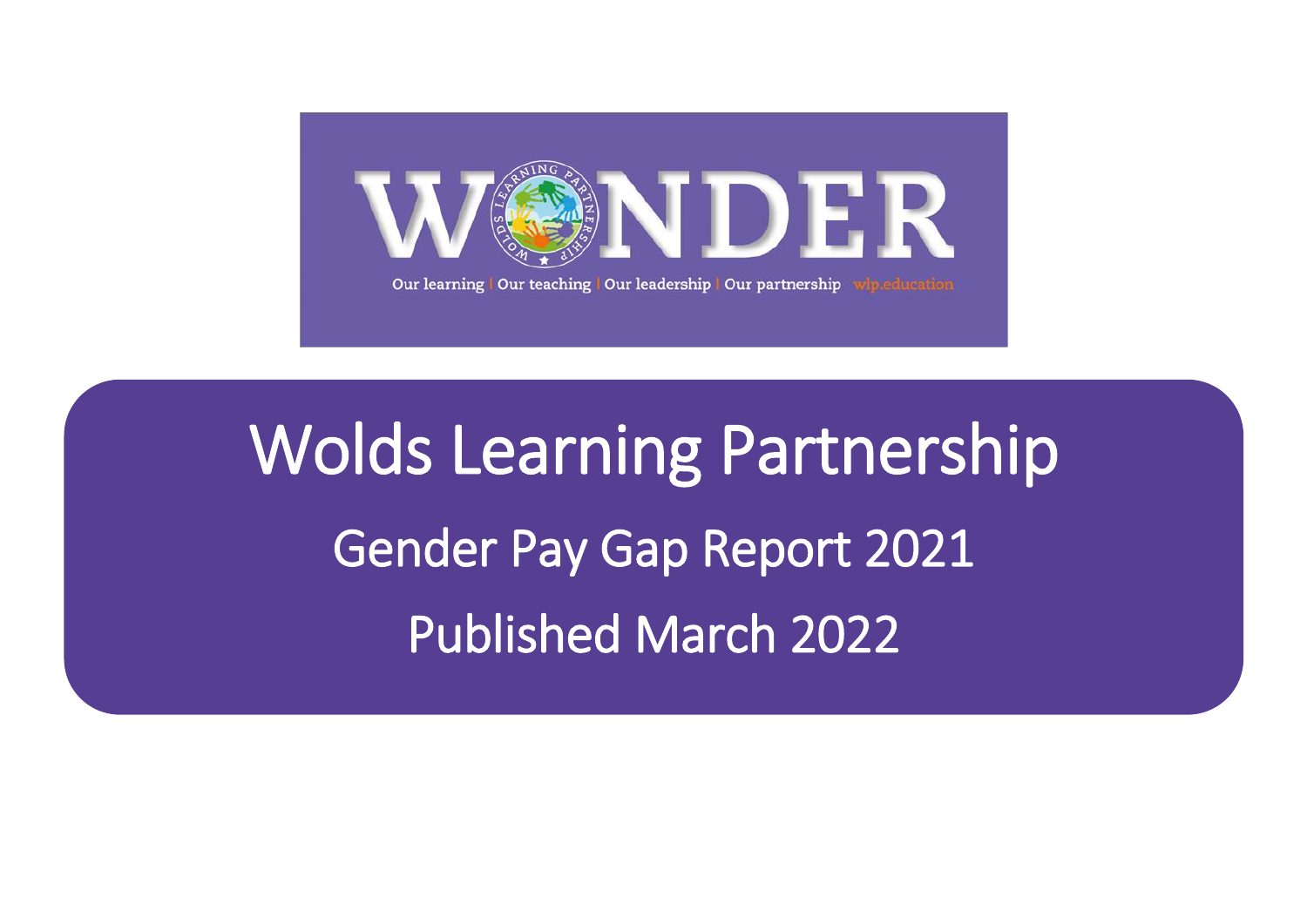All employers are required to report and publish their gender pay gap information each year, where they have a headcount of 250 or more staff on their snapshot date.

Wolds Learning Partnership falls into this category as at  $31<sup>st</sup>$  March 2021 (snapshot date).

At this time the MAT comprised of 4 schools:

- Melbourne Primary School
- Pocklington Junior School
- Stamford Bridge Primary School
- Woldgate School & Sixth Form

| Wolds Learning Partnership – Gender Pay Gap Report                              |                                                  |                                                             |                                                             |                                                          |  |  |  |  |
|---------------------------------------------------------------------------------|--------------------------------------------------|-------------------------------------------------------------|-------------------------------------------------------------|----------------------------------------------------------|--|--|--|--|
| Snapshot date                                                                   | 31st March 2021                                  |                                                             |                                                             |                                                          |  |  |  |  |
| No. of Employees                                                                | 250 to 499                                       |                                                             |                                                             |                                                          |  |  |  |  |
|                                                                                 | Difference in mean and median hourly rate of pay |                                                             |                                                             |                                                          |  |  |  |  |
|                                                                                 |                                                  | Difference in the mean hourly rate                          | Difference in the median hourly rate                        |                                                          |  |  |  |  |
| Pay gap % difference male to<br>female                                          | 33.5%                                            |                                                             | 58.4%                                                       |                                                          |  |  |  |  |
|                                                                                 | Proportion of women in each pay quartile         |                                                             |                                                             |                                                          |  |  |  |  |
|                                                                                 | Quartile 1<br>Lower hourly<br>paid quarter       | <b>Quartile 2</b><br>Lower middle<br>hourly paid<br>quarter | <b>Quartile 3</b><br>Upper middle<br>hourly paid<br>quarter | <b>Quartile 4</b><br><b>Upper hourly</b><br>paid quarter |  |  |  |  |
| <b>Females Employees</b><br>(% of females to all employees<br>in each quartile) | 87.1%                                            | 94.2%                                                       | 84.3%                                                       | 62.3%                                                    |  |  |  |  |
| Males Employees<br>(% of females to all employees<br>in each quartile)          | 12.9%                                            | 5.8%                                                        | 15.7%                                                       | 37.7%                                                    |  |  |  |  |
| Proportion of male and female employees who were paid bonus pay                 |                                                  |                                                             |                                                             |                                                          |  |  |  |  |
| Female employees<br>(% paid a bonus compared to<br>all female employees)        | $N/A$ – no bonus payments were made              |                                                             |                                                             |                                                          |  |  |  |  |
| Male employees<br>(% paid a bonus compared to<br>all male employees)            | N/A - no bonus payments were made                |                                                             |                                                             |                                                          |  |  |  |  |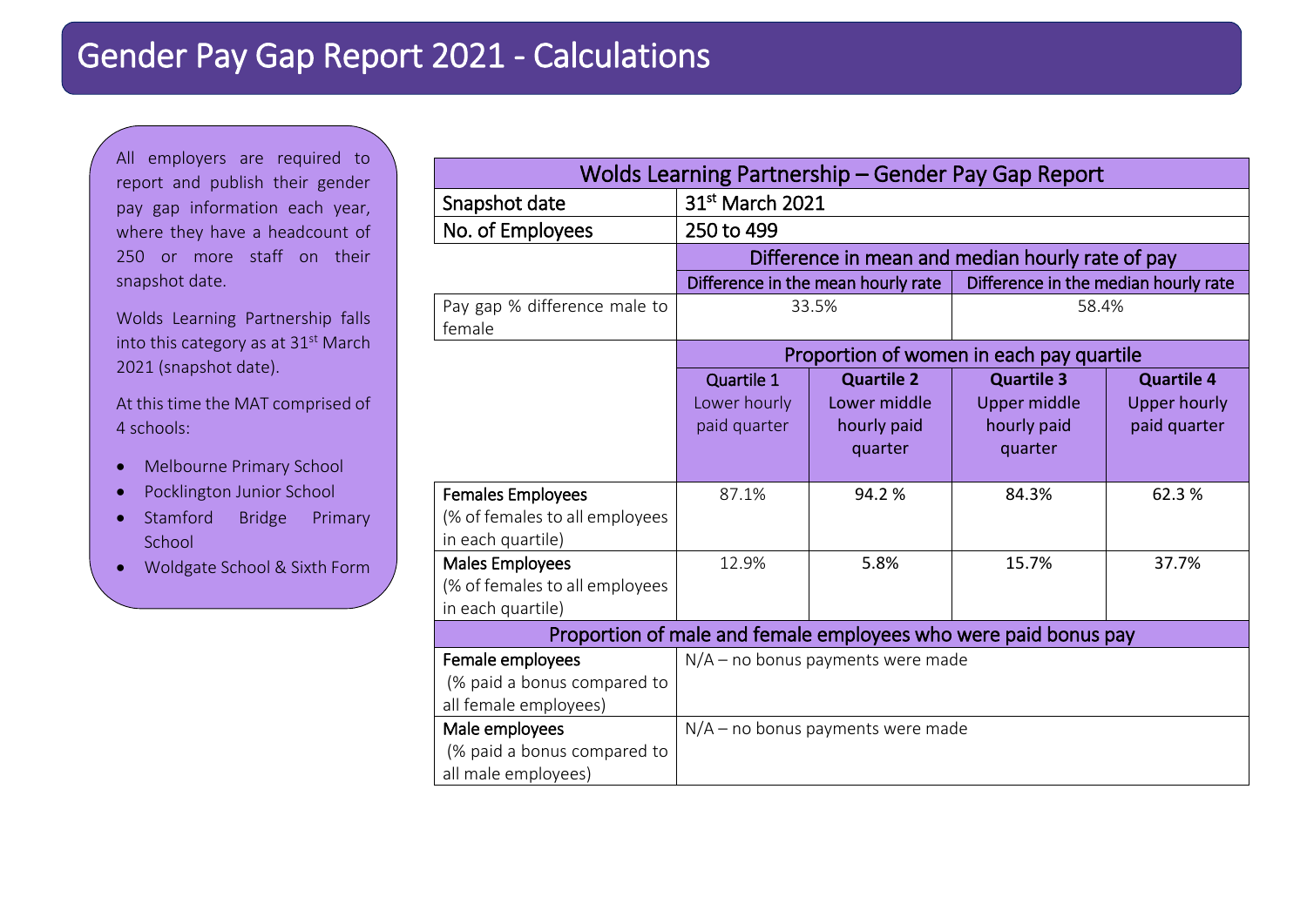## Gender Pay Gap Report 2021 – Context of Workforce

## Composition of Workforce:

The vast majority of the Trust's workforce are females – with our workforce being made up of 82% female employees and 18% male employees. This gender imbalance in the workforce is mirrored nationally across schools. Across the Trust we have a diverse range of roles and salary scales.

The workforce is made up of two key groups of staff:

Teachers – paid in line with School Teachers Pay & Conditions. Rates of pay tend to be higher with scope for pay progression linked to PM.

|        | <b>Teachers</b> |                           |                         | <b>Support Staff</b> |                                 |                      |  |
|--------|-----------------|---------------------------|-------------------------|----------------------|---------------------------------|----------------------|--|
|        | Headcount       | % of teacher<br>workforce | % of total<br>workforce | Headcount            | % of support staff<br>workforce | % of total workforce |  |
| Female | 82              | 71.9%                     | 29.5%                   | 146                  | 89.0%                           | 52.56%               |  |
| Male   | 32              | 28.1%                     | 11.5%                   | 18                   | 11.0%                           | 6.5%                 |  |
| Total  | 114             | N/A                       | 41.0%                   | 164                  | N/A                             | 59.0%                |  |

Support Staff – paid in line with NJC for Local Government Conditions. Rates tend to be lower with no provision for pay progression.

Support staff account for just under 60% of our workforce, providing the critical support functions including cleaning, catering, midday supervision, administration & learning support. These roles are predominately part time, and term time only and attract predominately female applicants. Within our support staff across the Trust there is a higher proportion of females – 89% of our support staff are female, and only 11% are male. Within our teaching staff, again the majority are female at 71.9%. The majority of male employees across the Trust are in teaching roles, where the higher salary rates impact on both the mean and median difference in pay. This workforce structure, which is common across education, impacts on the gender pay gap.

The overall gender pay gap is skewed by the high proportion of female employees in support staff roles. If we split the teaching and support staff, there is a 10.1% mean pay gap and 0% median pay gap for support staff (both males and females have the same median hourly rate). For teachers this is a mean pay gap of 18.5% and a median pay gap of 10.6%. By considering the pay gap based on the two staff groups gives a more reflective view of the gender pay gap across the Trust.